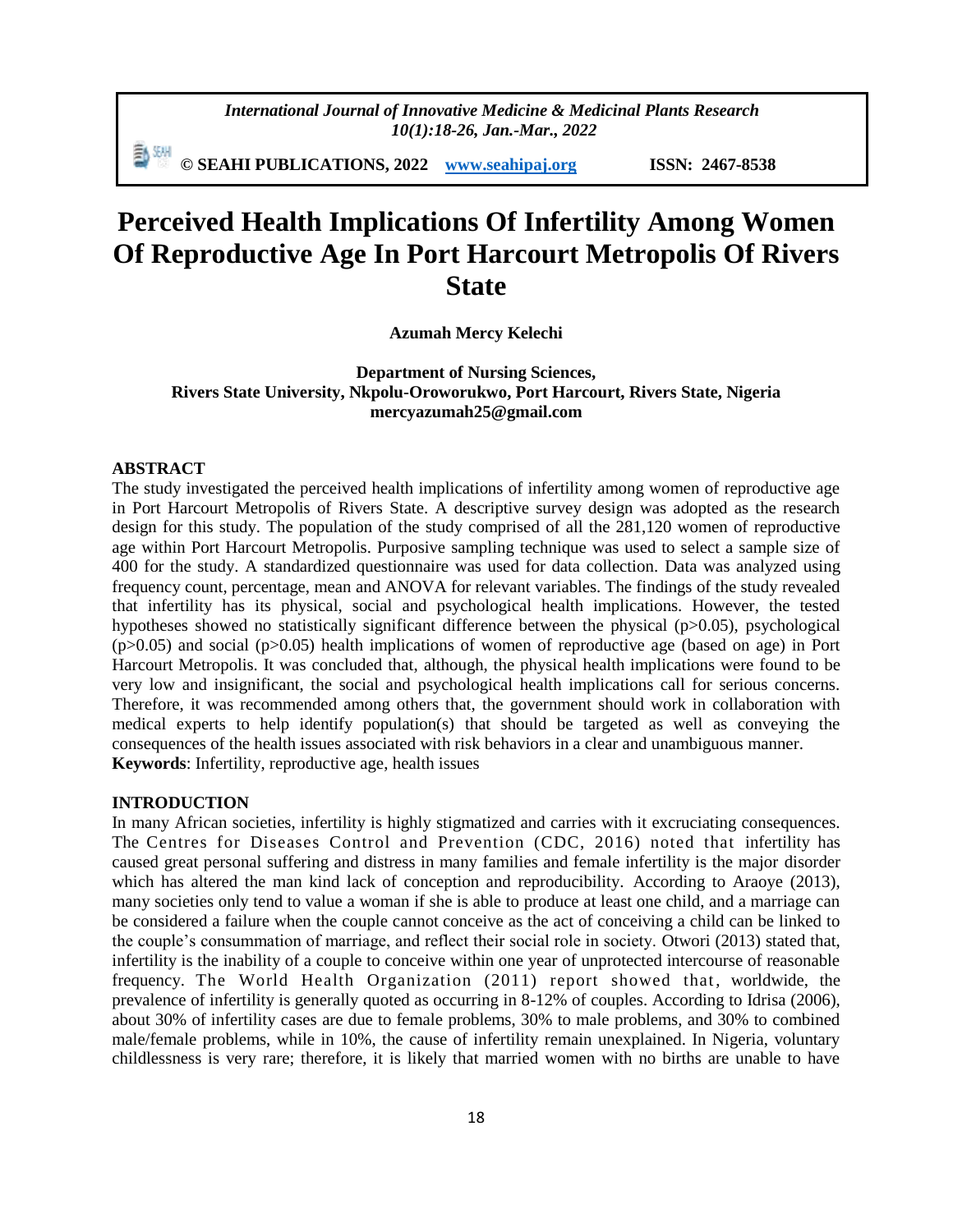children. According to reports in the Nigerian Demographic and Health Survey (2013), results suggest that primary infertility is low, with 3 percent of all women unable to have children.

However, Cwikel, Sheiner and Gidron (2017) noted that, despite the fact that various studies have demonstrated the importance of the mind–body connection and fertility, the psychosocial aspects of infertility have not been adequately addressed in clinical practice. Fertility treatments, ranging from medical monitoring, to hormonal remedies and in vitro fertilization (IVF), carry physical, economical and emotional burdens on women and their partners. A couple that is trying to conceive will undoubtedly experience feelings of frustration and disappointment if a pregnancy is not easily achieved. However, if the difficulties progress and the man and or woman are labelled as having fertility problems then this may result in a severe insult to self-esteem, body image, and self-assessed masculinity or femininity. There is consensus in literature that attention to the psychological aspects of infertility is strongly advisable.

A number of studies have found that the incidence of depression in infertile couples presenting for infertility treatment is significantly higher than in fertile controls, with prevalence estimates of major depression in the range of 15%-54% (Domar 2012; Demyttenaere 2011). Anxiety has also been shown to be significantly higher in infertile couples when compared to the general population, with 8%-28% of infertile couples reporting clinically significant anxiety (Chen, Chang, Tsai, & Juang, 2014). A research conducted by Roupa, Polikandrioti Sotiropoulou, Faros, Koulouri, Wozniak and Gourni (2018) revealed that infertility is a multidimensional problem associated with social, economic and cultural implications, which can take threatening proportions in countries with strong demographic problems. However, there is need to fill this gap in research with regards to the challenges and problems of infertility among women of reproductive age. Hence in an effort to proffer possible solutions to this problem among women of reproductive age it became imperative for the researcher to investigate the perceived health implications of infertility among women of child bearing age in Port Harcourt Metropolis, Rivers State.

# **Research Questions and Hypotheses**

Three research questions and three hypotheses were stated to guide the study:

Does infertility influence the physical health of women of reproductive age in Port Harcourt Metropolis?

- 1. Does infertility influence the psychological health of women of reproductive age in Port Harcourt Metropolis?
- 2. Does infertility influence the social health of women of reproductive age in Port Harcourt Metropolis?

# **Hypotheses**

- 1. There is no significant difference between the physical health implications of women of reproductive age (based on age) in Port Harcourt Metropolis.
- 2. There is no significant difference between the psychological health implications of women of reproductive age (based on age) in Port Harcourt Metropolis.
- 3. There is no significant difference between the social health implications of women of reproductive age (based on age) in Port Harcourt Metropolis.

# **METHODOLOGY**

**Research design:** The study adopted the descriptive cross-sectional survey research design.

**Population of the study:** The study population comprised of all the 281,120 women of reproductive age within Port Harcourt Metropolis in Rivers State (Rivers State City Population Demographics, 2016).

Sample and sampling technique: The sample size for the study was 400 respondents. The purposive sampling technique was adopted to select the sample for the study.

**Instrument for data collection:** The instrument for data collection was a standardized questionnaire titled "Questionnaire on the Perceived Health Implications of Infertility".

**Validity of the Instrument:** Validity is the ability of an instrument to measure what it is intended to measure. The validity of the instrument was established by the project supervisor and a specialists in statistics in the Department of Human Kinetics, Health and Safety Education, Ignatius Ajuru University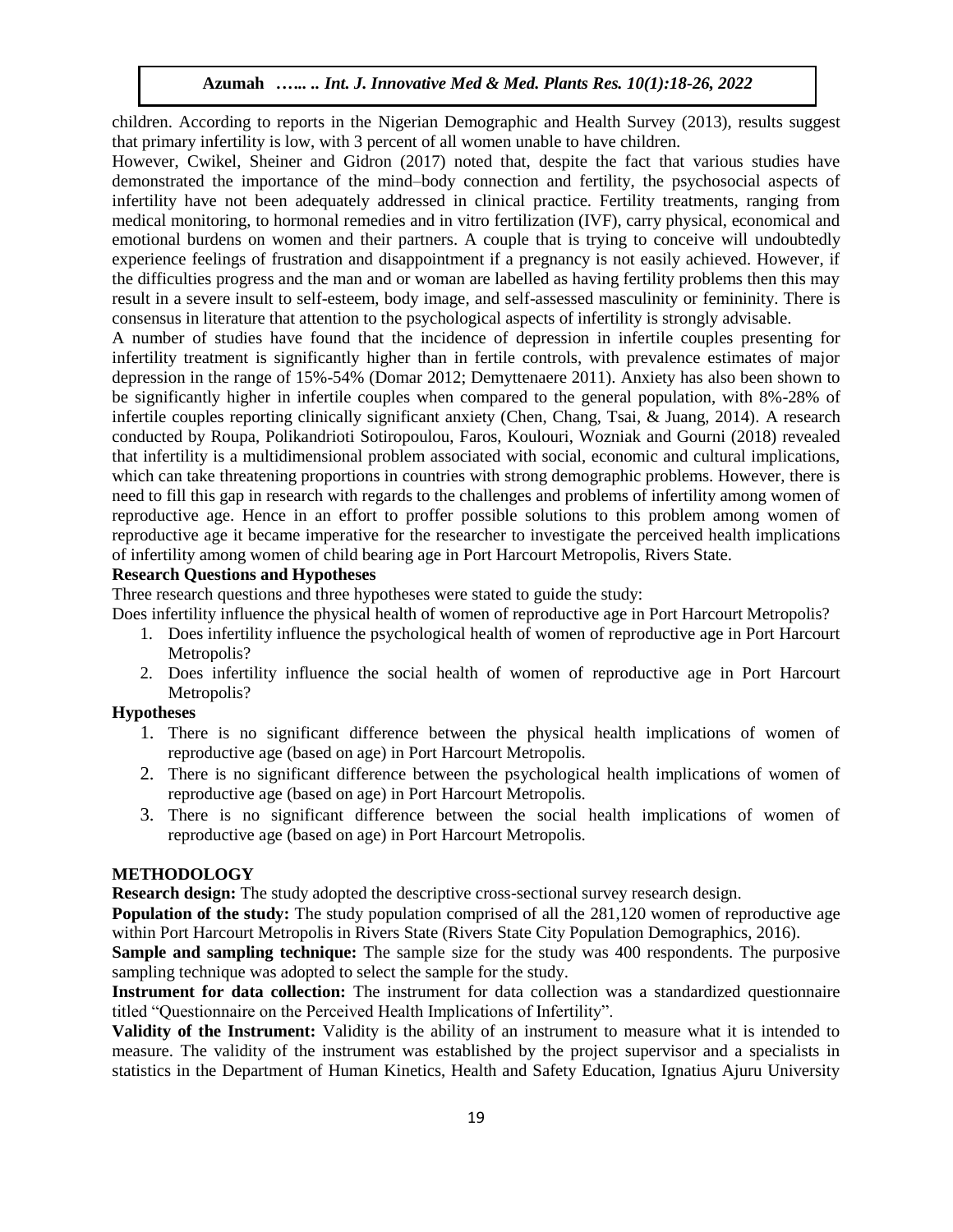of Education Port Harcourt. The corrections by the experts and the supervisors were effected on the instrument by the researcher.

# **Reliability of the instrument**

Reliability refers to the consistency of a measure of a concept. To ascertain the reliability of the instrument, the instrument was subjected to a reliability test using the Cronbach Alpha statistics for testing the internal consistency of an instrument. A reliability index of 0.80 was obtained indicating that the instrument was reliable.

#### **Method of Data Collection**

The researcher employed the help of two research assistants in the administration of the questionnaire to the respondents. Introduction of self and purpose of the study was made by the researcher, questions asked were answered and willing respondents were administered the questionnaire for data collection. The questionnaires which were filled were retrieved immediately.

# **Method of Data Analyses**

The data collected were analyzed using the statistical package for social sciences (SPSS) version 20.0 and data were presented using descriptive statistics to answer research questions and inferential statistics to test hypotheses at 0.05 alpha level. Frequency count, percentage and mean were used to answer research questions 1, 2 and 3. Hypotheses 1, 2 and 3 were tested using the Analysis of Variance at 95% confidence interval and 0.05 alpha level.

#### **RESULTS**

**Results:** The results of the study are presented in table 1-6 below:

**Table 1: Influence of infertility on the physical health of women of reproductive age in Port Harcourt Metropolis**

| S/N                     |                                               | Age       |           |             |     |     |      |             |               |
|-------------------------|-----------------------------------------------|-----------|-----------|-------------|-----|-----|------|-------------|---------------|
|                         | <b>ITEMS</b>                                  | groups    | <b>SA</b> | $\mathbf A$ | D   | SD  | Std. | $\mathbf X$ | <b>Remark</b> |
|                         |                                               | (yrs)     | (4)       | (3)         | (2) | (1) | Dev  |             |               |
| 1.                      | Feels pains in the waist<br>every month       | $15 - 24$ | 8         | 12          | 47  | 43  | 0.00 | 2.45        | <b>Agreed</b> |
|                         |                                               | $25 - 34$ | 12        | 15          | 53  | 61  | 0.01 | 2.30        | <b>Agreed</b> |
|                         |                                               | $35 - 44$ | 9         | 13          | 35  | 50  | 0.01 | 2.28        | <b>Agreed</b> |
| 2.                      | Often lose your appetite                      | $15 - 24$ | 10        | 12          | 40  | 48  | 0.00 | 2.30        | <b>Agreed</b> |
|                         | for no particular reason                      | $25 - 34$ | 10        | 17          | 50  | 64  | 0.02 | 2.22        | <b>Agreed</b> |
|                         |                                               | $35 - 44$ | 12        | 18          | 31  | 46  | 0.03 | 2.35        | <b>Agreed</b> |
| 3.                      | Feel dizzy sometimes for                      | $15 - 24$ | 6         | 9           | 50  | 45  | 0.02 | 2.38        | <b>Agreed</b> |
|                         | no particular reasons                         | $25 - 34$ | 8         | 11          | 61  | 61  | 0.03 | 2.35        | <b>Agreed</b> |
|                         |                                               | $35 - 44$ | 11        | 16          | 37  | 43  | 0.03 | 2.50        | <b>Agreed</b> |
| $\overline{\mathbf{4}}$ | Sometimes experiences<br>diarrhea without any | $15 - 24$ | 7         | 13          | 38  | 52  | 0.03 | 2.65        | <b>Agreed</b> |
|                         | known cause                                   | $25 - 34$ | 9         | 18          | 54  | 60  | 0.01 | 2.28        | <b>Agreed</b> |
|                         |                                               | $35 - 44$ | 11        | 11          | 45  | 40  | 0.02 | 2.32        | <b>Agreed</b> |
| 5.                      | Usually experiences                           | $15 - 24$ | 10        | 10          | 43  | 47  | 0.00 | 2.28        | <b>Agreed</b> |

**{N= 358; 15-24yrs = 110; 25-34yrs = 141; 35-44yrs = 107}**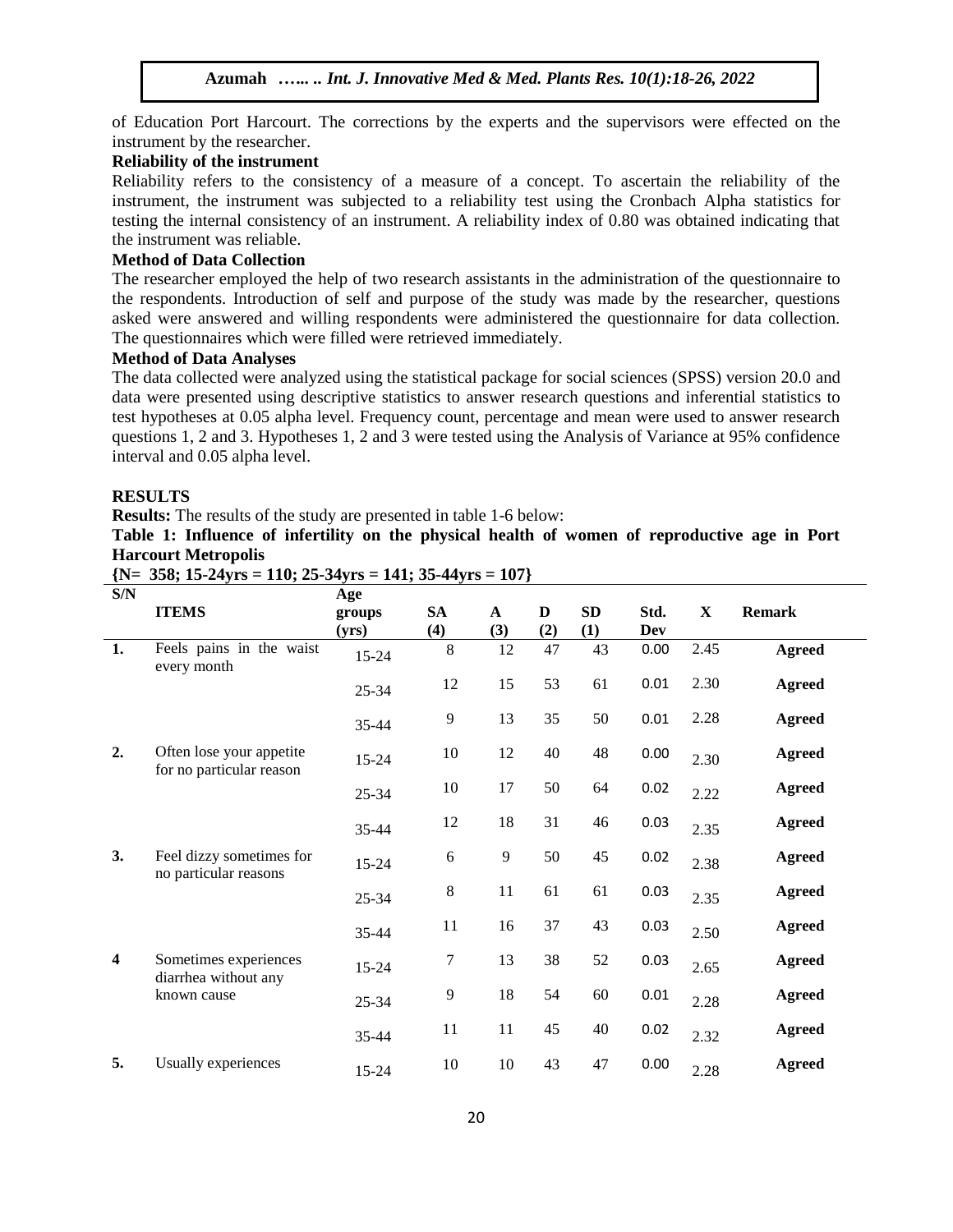| Azumah   Int. J. Innovative Med & Med. Plants Res. 10(1):18-26, 2022 |           |    |    |    |    |      |      |               |  |  |
|----------------------------------------------------------------------|-----------|----|----|----|----|------|------|---------------|--|--|
| increase blood pressure                                              | $25 - 34$ | 11 | 16 | 50 | 64 | 0.01 | 2.28 | <b>Agreed</b> |  |  |
|                                                                      | 35-44     | 10 | 12 | 38 | 47 | 0.00 | 2.48 | <b>Agreed</b> |  |  |
| Usually have sleepless<br>nights                                     | $15 - 24$ | 13 | 11 | 36 | 50 | 0.01 | 2.55 | <b>Agreed</b> |  |  |
|                                                                      | $25 - 34$ | 9  | 18 | 54 | 60 | 0.01 | 2.45 | <b>Agreed</b> |  |  |
|                                                                      | 35-44     | 11 | 11 | 44 | 41 | 0.02 | 2.40 | <b>Agreed</b> |  |  |
| Sweat often                                                          | $15 - 24$ | 9  | 10 | 45 | 46 | 0.01 | 2.26 | <b>Agreed</b> |  |  |
|                                                                      | $25 - 34$ | 14 | 13 | 61 | 53 | 0.02 | 2.44 | <b>Agreed</b> |  |  |
|                                                                      | 35-44     | 14 | 10 | 37 | 46 | 0.02 | 2.63 | <b>Agreed</b> |  |  |
| Lose weight without any<br>known loss.                               | $15 - 24$ | 8  | 12 | 45 | 45 | 0.00 | 2.45 | <b>Agreed</b> |  |  |
|                                                                      | $25 - 34$ | 18 | 13 | 51 | 59 | 0.02 | 2.30 | <b>Agreed</b> |  |  |
|                                                                      | 35-44     | 12 | 8  | 50 | 37 | 0.03 | 2.28 | <b>Agreed</b> |  |  |
| Total Mean for $15-24$ yrs = 14.68, Grand mean= 1.84                 |           |    |    |    |    |      |      |               |  |  |
| Total Mean for $25-34$ yrs = 14.73, Grand mean= 1.84                 |           |    |    |    |    |      |      |               |  |  |
| Total Mean for $35-44$ yrs = 14.73, Grand mean= 1.91                 |           |    |    |    |    |      |      |               |  |  |

From the result on table 1 above, in response to research question 1 in items 1,2,3,4, 5,6,7 and 8, the majority of the respondents generally agreed that there has been some physical health implication as a result of infertility in Port Harcourt Metropolis (as indicated by grand means of 1.84, 1.84 and 1.91 respectively). The final grand mean (1.86) also affirms this agreement.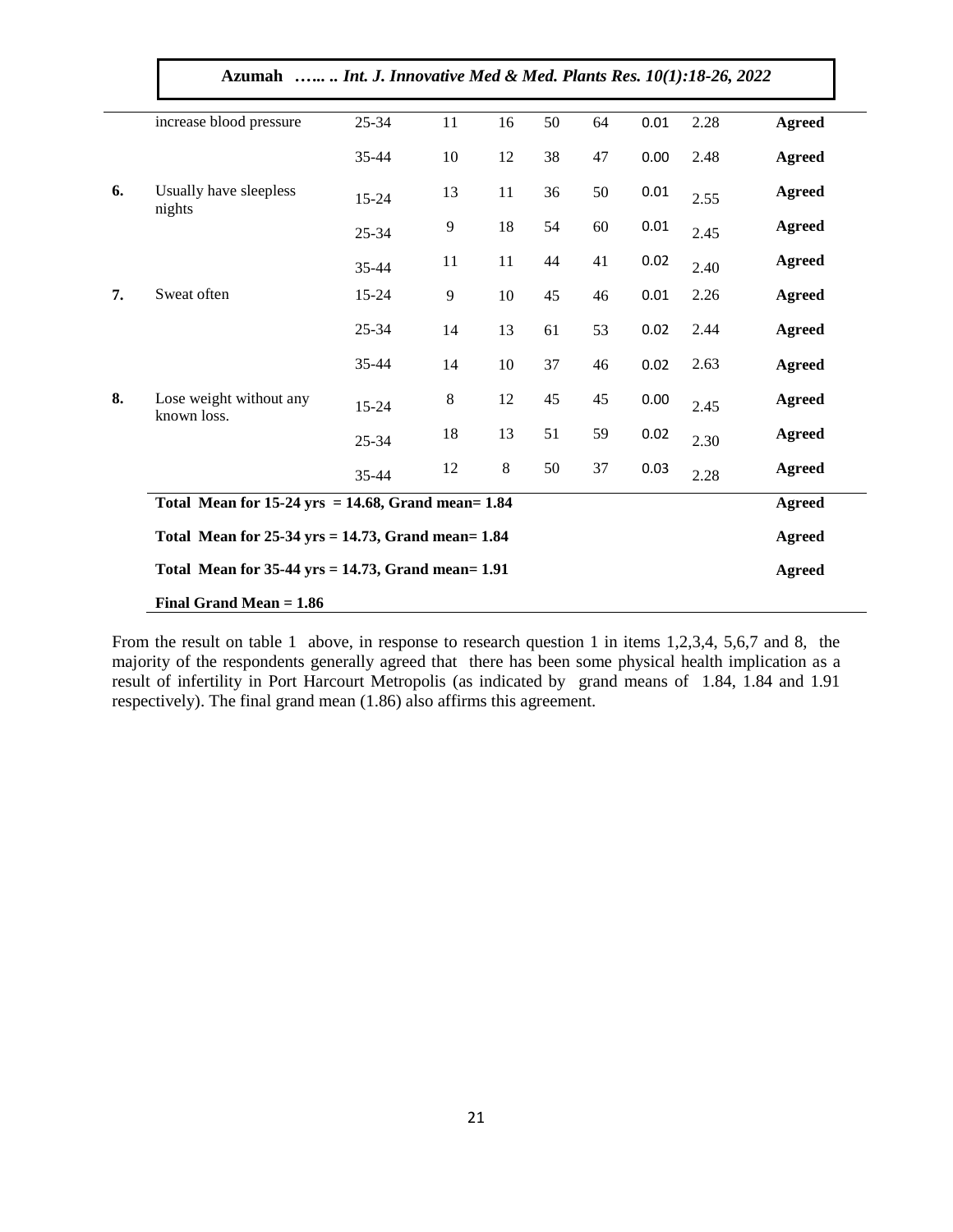|                         | ${N= 358; 15\text{-}24yrs = 110; 25\text{-}34yrs = 141; 35\text{-}44yrs = 107}$ |                        |           |              |          |          |              |              |                        |  |
|-------------------------|---------------------------------------------------------------------------------|------------------------|-----------|--------------|----------|----------|--------------|--------------|------------------------|--|
| S/N                     |                                                                                 | Age                    |           |              |          |          |              |              |                        |  |
|                         | <b>ITEMS</b>                                                                    | groups                 | <b>SA</b> | $\mathbf{A}$ | SD       | D        | Std.         | $\mathbf X$  | <b>Remark</b>          |  |
|                         |                                                                                 | (yrs)                  | (4)       | (3)          | (2)      | (1)      | Dev          |              |                        |  |
| 1.                      | life<br>Discouraged<br>about                                                    | 15-24                  | 40        | 46           | 10       | 14       | 0.37         | 3.02         | <b>Strongly Agreed</b> |  |
|                         | generally.                                                                      | 25-34                  | 62        | 45           | 23       | 11       | 0.40         | 3.12         | <b>Strongly Agreed</b> |  |
|                         |                                                                                 | 35-44                  | 33        | 45           | 16       | 13       | 0.33         | 2.92         | <b>Strongly Agreed</b> |  |
| 2.                      | Feel there is somebody                                                          | 15-24                  | 50        | 34           | 18       | $\,8\,$  | 0.41         | 3.15         | <b>Strongly Agreed</b> |  |
|                         | behind all your problems                                                        | $25 - 34$              | 58        | 56           | 15       | 12       | 0.40         | 3.13         | <b>Strongly Agreed</b> |  |
|                         |                                                                                 | 35-44                  | 49        | 30           | 16       | 12       | 0.39         | 3.08         | <b>Strongly Agreed</b> |  |
| 3.                      | Feel worried about the                                                          | 15-24                  | 53        | 35           | 10       | 12       | 0.42         | 3.17         | <b>Strongly Agreed</b> |  |
|                         | future                                                                          | $25 - 34$              | 58        | 57           | 13       | 13       | 0.40         | 3.13         | <b>Strongly Agreed</b> |  |
|                         |                                                                                 | 35-44                  | 49        | 39           | 9        | 10       | 0.42         | 3.19         | <b>Strongly Agreed</b> |  |
| $\overline{\mathbf{4}}$ | Feel anxious about so                                                           | 15-24                  | 50        | 32           | 12       | 16       | 0.38         | 3.05         | <b>Strongly Agreed</b> |  |
|                         | many things                                                                     | 25-34                  | 61        | 51           | 14       | 15       | 0.40         | 3.12         | <b>Strongly Agreed</b> |  |
|                         |                                                                                 | 35-44                  | 51        | 40           | 9        | $\tau$   | 0.44         | 3.26         | <b>Strongly Agreed</b> |  |
| 5.                      | Easily get irritated                                                            | $15 - 24$              | 51        | 38           | 10       | 11       | 0.42         | 3.17         | <b>Strongly Agreed</b> |  |
|                         |                                                                                 | 25-34                  | 62        | 44           | 17       | 18       | 0.38         | 3.06         | <b>Strongly Agreed</b> |  |
|                         |                                                                                 | 35-44                  | 47        | 36           | 13       | 11       | 0.40         | 3.11         | <b>Strongly Agreed</b> |  |
| 6.                      | Often moody or sad                                                              | 15-24                  | 48        | 44           | 9        | 9        | 0.42         | 3.19         | <b>Strongly Agreed</b> |  |
|                         |                                                                                 | 25-34                  | 54        | 61           | 14       | 12       | 0.40         | 3.11         | <b>Strongly Agreed</b> |  |
|                         |                                                                                 | 35-44                  | 39        | 42           | 13       | 13       | 0.36         | 3.00         | <b>Strongly Agreed</b> |  |
| 7.                      | Feel depressed often                                                            | 15-24                  | 41        | 47           | 12       | 10       | 0.39         | 3.08         | <b>Strongly Agreed</b> |  |
|                         | when you see other                                                              | 25-34                  | 56        | 56           | 13       | 16       | 0.39         | 3.08         | <b>Strongly Agreed</b> |  |
|                         | women with their                                                                | 35-44                  |           |              |          |          |              |              | <b>Strongly Agreed</b> |  |
|                         | children                                                                        |                        | 41        | 43           | 12       | 11       | 0.38         | 3.07         |                        |  |
| 8.                      | Feel denied                                                                     | 15-24                  | 45        | 45           | 11       | 9        | 0.41         | 3.15         | <b>Strongly Agreed</b> |  |
|                         |                                                                                 | 25-34<br>35-44         | 51<br>50  | 64<br>36     | 15<br>11 | 11<br>10 | 0.39<br>0.42 | 3.10<br>3.18 | <b>Strongly Agreed</b> |  |
|                         |                                                                                 | <b>Strongly Agreed</b> |           |              |          |          |              |              |                        |  |
|                         | Total Mean for $15-24$ yrs = 14.68, Grand mean= 3.12                            |                        |           |              |          |          |              |              | <b>Strongly Agreed</b> |  |
|                         | Total Mean for $25-34$ yrs = 14.73, Grand mean= 3.11                            |                        |           |              |          |          |              |              | <b>Strongly Agreed</b> |  |
|                         | Total Mean for $35-44$ yrs = 14.73, Grand mean= 3.10                            |                        |           |              |          |          |              |              | <b>Strongly Agreed</b> |  |
|                         | Final Grand Mean = Mean of Grand Means = $3.11$                                 |                        |           |              |          |          |              |              | <b>Strongly Agreed</b> |  |

**Table 2: Influence of infertility on the psychological health of women of reproductive age in Port Harcourt Metropolis**

From the result on table 2 above, in response to research question 2 in items 1,2,3,4, 5,6,7 and 8, the majority of the respondents generally strongly agreed that there has been a low psychological health implication as a result of infertility in Port Harcourt Metropolis (as indicated by grand means of 3.12, 3.11 and 3.10 respectively). The final grand mean (3.11) also affirms this strong agreement.

22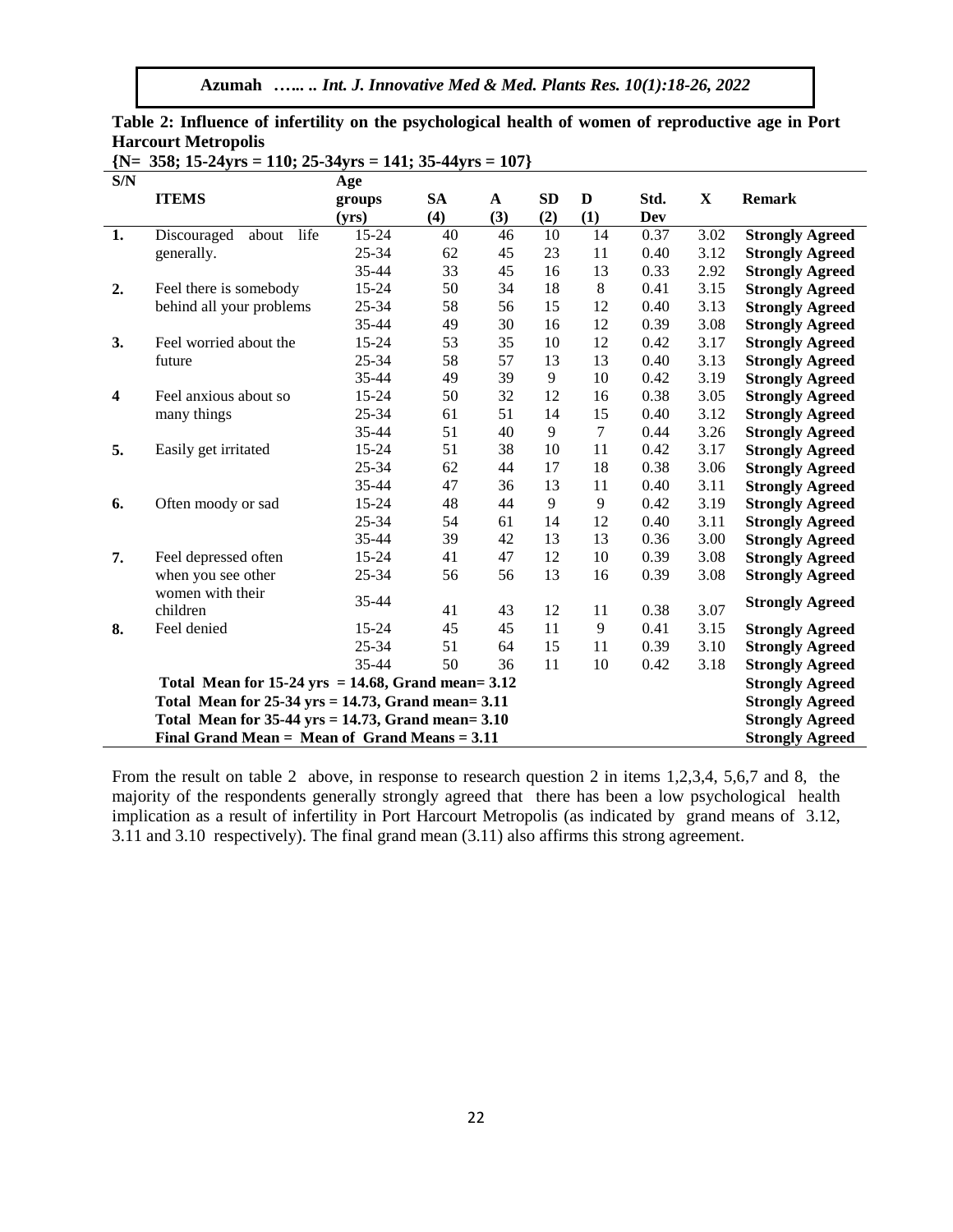**Azumah** *.….. .. Int. J. Innovative Med & Med. Plants Res. 10(1):18-26, 2022*

|                         | ${N= 358; 15-24yrs = 110; 25-34yrs = 141; 35-44yrs = 107}$ |           |           |              |         |           |      |      |                        |
|-------------------------|------------------------------------------------------------|-----------|-----------|--------------|---------|-----------|------|------|------------------------|
| S/N                     |                                                            | Age       |           |              |         |           |      |      |                        |
|                         | <b>ITEMS</b>                                               | groups    | <b>SA</b> | $\mathbf{A}$ | D       | <b>SD</b> | Std. | X    | <b>Remark</b>          |
|                         |                                                            | (vrs)     | (5)       | (4)          | (2)     | (1)       | Dev  |      |                        |
| 1.                      | uncomfortable<br>Feel                                      | 15-24     | 35        | 41           | 20      | 14        | 2.88 | 3.02 | <b>Strongly Agreed</b> |
|                         | associating with other                                     | 25-34     | 48        | 48           | 22      | 23        | 2.86 | 3.12 | <b>Strongly Agreed</b> |
|                         | women with children.                                       | 35-44     | 30        | 40           | 20      | 17        | 2.78 | 2.92 | <b>Strongly Agreed</b> |
| 2.                      | Get harassed by the                                        | $15 - 24$ | 45        | 32           | 20      | 13        | 2.99 | 3.15 | <b>Strongly Agreed</b> |
|                         | family of your husband                                     | $25 - 34$ | 56        | 57           | 14      | 14        | 3.10 | 3.13 | <b>Strongly Agreed</b> |
|                         | often                                                      | 35-44     | 44        | 35           | 18      | 10        | 3.06 | 3.08 | <b>Strongly Agreed</b> |
| 3.                      | Feel rejected in the midst                                 | 15-24     | 49        | 40           | 13      | 8         | 3.18 | 3.17 | <b>Strongly Agreed</b> |
|                         | of your husband's                                          | $25 - 34$ | 55        | 58           | 16      | 12        | 3.11 | 3.13 | <b>Strongly Agreed</b> |
|                         | relations                                                  | 35-44     | 49        | 36           | 12      | 10        | 3.16 | 3.19 | <b>Strongly Agreed</b> |
| $\overline{\mathbf{4}}$ | Feels stigmatized because                                  | 15-24     | 47        | 33           | 15      | 15        | 3.02 | 3.05 | <b>Strongly Agreed</b> |
|                         | of your predicament                                        | 25-34     | 45        | 63           | 17      | 16        | 2.97 | 3.12 | <b>Strongly Agreed</b> |
|                         |                                                            | 35-44     | 50        | 37           | 13      | 7         | 3.21 | 3.26 | <b>Strongly Agreed</b> |
| 5.                      | Have faced several verbal                                  | 15-24     | 48        | 35           | 13      | 14        | 3.06 | 3.17 | <b>Strongly Agreed</b> |
|                         | abuse because of your                                      | 25-34     | 44        | 52           | 22      | 23        | 2.83 | 3.06 | <b>Strongly Agreed</b> |
|                         | predicament                                                | 35-44     | 47        | 36           | 13      | 11        | 3.11 | 3.11 | <b>Strongly Agreed</b> |
| 6.                      | There is so much pressure                                  | 15-24     | 48        | 44           | 9       | 9         | 3.19 | 3.19 | <b>Strongly Agreed</b> |
|                         | from friends and relations                                 | $25 - 34$ | 52        | 56           | 17      | 16        | 3.02 | 3.11 | <b>Strongly Agreed</b> |
|                         |                                                            | 35-44     | 42        | 45           | 10      | 10        | 3.11 | 3.00 | <b>Strongly Agreed</b> |
| 7.                      | Feel alone and lonely                                      | 15-24     | 39        | 46           | 15      | 10        | 3.04 | 3.08 | <b>Strongly Agreed</b> |
|                         | sometimes because of                                       | $25 - 34$ | 50        | 58           | 19      | 14        | 3.02 | 3.08 | <b>Strongly Agreed</b> |
|                         | your predicament                                           | 35-44     | 47        | 42           | $\,8\,$ | 10        | 3.18 | 3.07 | <b>Strongly Agreed</b> |
| 8.                      | Feel<br>uncomfortable                                      | 15-24     | 45        | 45           | 11      | 9         | 3.15 | 3.15 | <b>Strongly Agreed</b> |
|                         | with<br>associating<br>other                               | $25 - 34$ | 41        | 69           | 19      | 12        | 2.99 | 3.10 | <b>Strongly Agreed</b> |
|                         | women with children.                                       | 35-44     | 44        | 42           | 8       | 13        | 3.09 | 3.18 | <b>Strongly Agreed</b> |
|                         | Total Mean for $15-24$ yrs = 24.51, Grand mean= 3.06       |           |           |              |         |           |      |      | <b>Strongly Agreed</b> |
|                         | Total Mean for $25-34$ yrs = 23.89, Grand mean= 2.99       |           |           |              |         |           |      |      | <b>Strongly Agreed</b> |
|                         | Total Mean for $35-44$ yrs = $24.70$ , Grand mean= $3.09$  |           |           |              |         |           |      |      | <b>Strongly Agreed</b> |
|                         | Final Grand Mean $=$ Mean of Grand Means $= 3.05$          |           |           |              |         |           |      |      | <b>Strongly Agreed</b> |

**Table 3: Influence of infertility on the social health of women of reproductive age in Port Harcourt Metropolis**

**reproductive age (based on age) in Port Harcourt Metropolis** Age group Sum of **Df Mean F p-value Decision** 

respectively). The final grand mean (3.11) also affirms this agreement.

|                       | <b>Squares</b> |     | <b>Square</b> |      |          |  |  |
|-----------------------|----------------|-----|---------------|------|----------|--|--|
| <b>Between Groups</b> | 11.367         | 314 | .812          | .249 | Accepted |  |  |
| Within Groups         | 4.633          |     | .515          |      |          |  |  |
| Total                 | 16.000         | 323 |               |      |          |  |  |

From the result on table 3 above, in response to research question 3 in items 1,2,3,4, 5,6,7 and 8, the majority of the respondents generally agreed that there has been some social health implication as a result of infertility in Port Harcourt Metropolis (as indicated by grand means of 3.12, 3.11 and 3.10

**Table 4: ANOVA Result showing difference between the physical health implications of women of** 

Not significant  $p > 0.05$ 

A one way between group analysis of variance was conducted to examine the significant difference between the physical health implications of women of reproductive age (based on age) in Port Harcourt Metropolis. The result shows a statistically non-significant difference (p $> 0.05$ , F (9,314) = 1.577, p = 0.249) between the two variables. The null hypothesis was therefore accepted.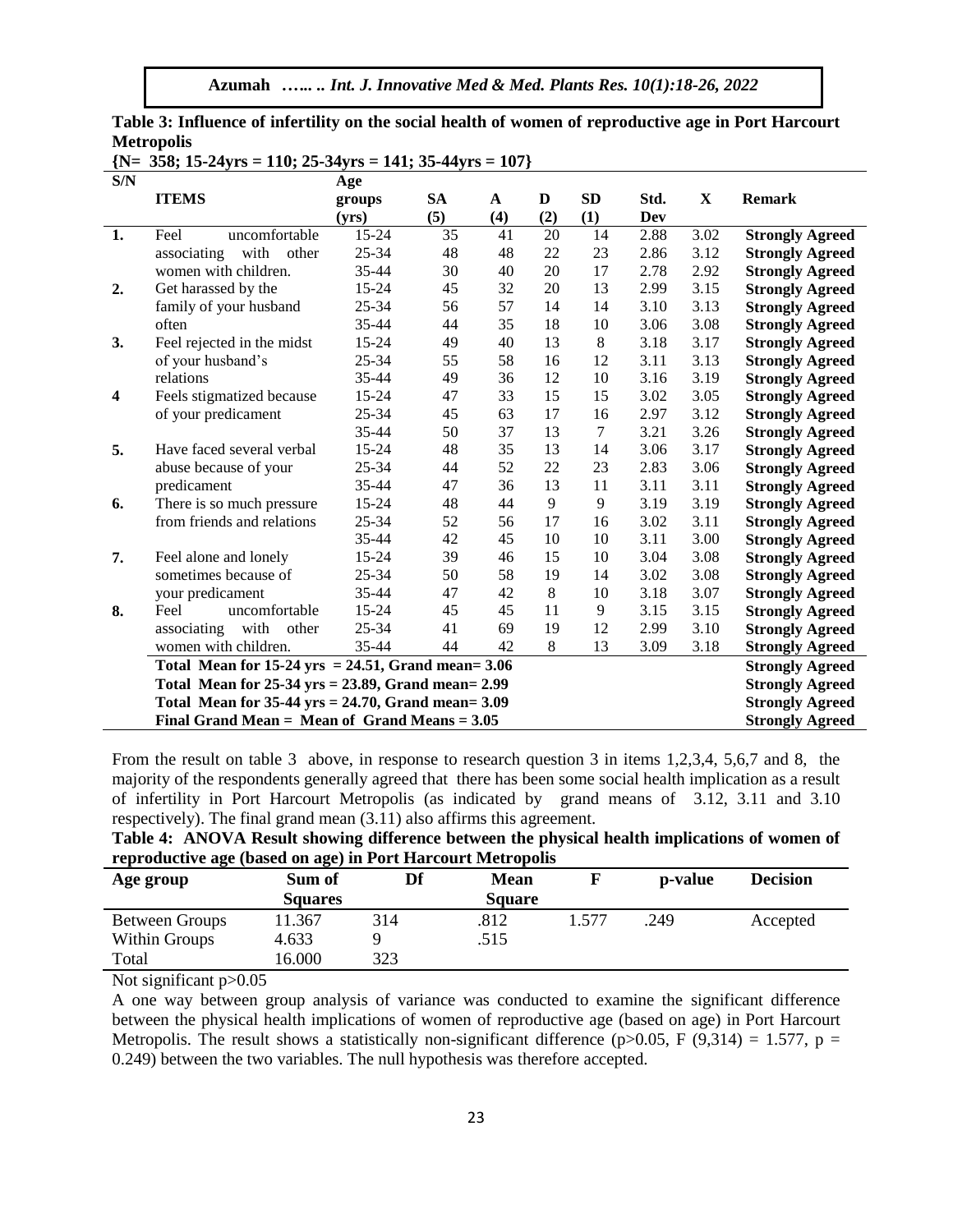**Azumah** *.….. .. Int. J. Innovative Med & Med. Plants Res. 10(1):18-26, 2022*

| women of reproductive age (based on age) in Port Harcourt Metropolis |                |     |             |       |                 |                 |  |  |  |  |
|----------------------------------------------------------------------|----------------|-----|-------------|-------|-----------------|-----------------|--|--|--|--|
| Age group                                                            | Sum of         |     | <b>Mean</b> |       | <b>p</b> -value | <b>Decision</b> |  |  |  |  |
|                                                                      | <b>Squares</b> |     | Square      |       |                 |                 |  |  |  |  |
| <b>Between Groups</b>                                                | 12.292         | 313 | .946        | 3.546 | 0.67            | Accepted        |  |  |  |  |
| Within Groups                                                        | 2.667          | 10  | .267        |       |                 |                 |  |  |  |  |

**Table 5: ANOVA Result showing difference between the** psychological health **implications of women of reproductive age (based on age) in Port Harcourt Metropolis**

Not significant p>0.05

Total 14.958 323

A one way between group analysis of variance was conducted to examine the significant difference between the psychological health implications of women of reproductive age (based on age) in Port Harcourt Metropolis. The result shows a statistically non-significant difference (p $>0.05$ , F (10,313) = 3.546,  $p = 0.67$ ) between the two variables. The null hypothesis was therefore accepted.

**Table 6: ANOVA Result showing difference between the** social health **implications of women of reproductive age (based on age) in Port Harcourt Metropolis**

|                             | $\epsilon$     |     |               |       |         |                 |
|-----------------------------|----------------|-----|---------------|-------|---------|-----------------|
| Age group                   | Sum of         | Df  | <b>Mean</b>   |       | p-value | <b>Decision</b> |
|                             | <b>Squares</b> |     | <b>Square</b> |       |         |                 |
| <b>Between Groups</b>       | 11.333         | 315 | .756          | 1.417 | .372    | Accepted        |
| Within Groups               | 2.667          |     | .533          |       |         |                 |
| Total                       | 14.000         | 320 |               |       |         |                 |
| $\sim$<br>$\sim$ $\sim$ $-$ |                |     |               |       |         |                 |

Not significant  $p > 0.05$ 

A one way between group analysis of variance was conducted to examine the significant difference between the social health implications of women of reproductive age (based on age) in Port Harcourt Metropolis. The result shows a statistically non-significant difference (p $> 0.05$ , F (5,315) = 1.417, p = 0.372) between the two variables. The null hypothesis was therefore accepted.

## **DISCUSSION OF FINDINGS**

The findings of this study showed that the majority of the respondents strongly agreed that there are less physical health implications among women of reproductive age as a result of infertility in Port Harcourt Metropolis (as indicated by grand means of 1.84, 1.84 and 1.94 respectively). The final grand mean (1.86) also affirmed there are less physical health implications. Also, from the statistical evidence in the test for hypothesis 1, the result showed no significant difference among the groups since the significant value 0.249 was greater than the level of significance 0.05. This result was further corroborated by the findings and opinions of Hess, Ross & Gililland (2018) who conducted a related study found that there was no physical health implication of infertility among women of reproductive age.

The findings of this study revealed that the majority of the women showed conditions of anxiety, worries, irritation, paranoia, and moodiness as a result of the condition of infertility. Thus, the result showed to a very high extent that there are psychological health implications among women of reproductive age as a result of infertility in Port Harcourt Metropolis (as indicated by grand mean of 3.12, 3.11 and 3.10 respectively). The final grand mean (3.11) also affirms there is a high extent. Also, from statistical evidence, in the test for hypothesis 2, the result showed no significant difference among the age groups since the significant value 0.67 was greater than the level of significance 0.05. This implies that age has no significant role to play when it comes to the psychological effects of infertility health status on women of reproductive age. This result is in consonance with the findings of [Oladeji](https://medpharm.tandfonline.com/author/Oladeji%2C+SA) and [Ola-Olorun](https://medpharm.tandfonline.com/author/OlaOlorun%2C+AD) (2017) who conducted a related study titled "Depression among infertile women in Ogbomoso land" concluding that age does not necessarily influence the infertility health status of women of reproductive age psychologically.

The findings of this study revealed that the majority of the respondents generally agreed to a high extent that there has been a social health implication among women of reproductive age as a result of infertility in Port Harcourt Metropolis (as indicated by grand mean of 3.06, 2.99 and 3.09 respectively). This was evident from the responses of the respondents who indicated attitudes of being left alone, or stigmatized,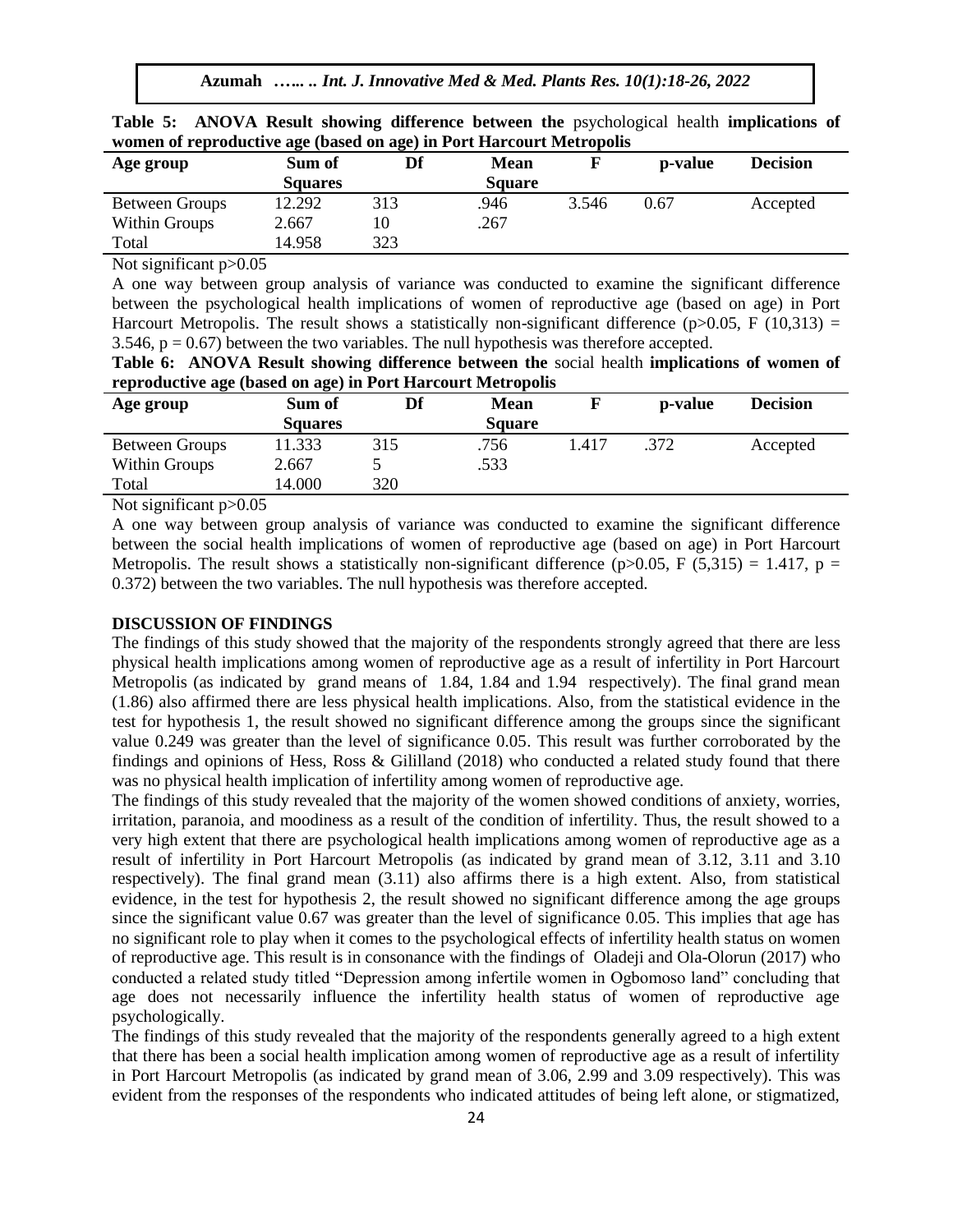or harassed, or rejected, or having suffered verbal abuse from people, or hatred from in-laws, or suffered pressure from friends. The final grand mean (3.05) also affirms there is a high extent. Also, from the statistical evidence in the test for hypothesis 3, the result showed no significant difference in social health implications among the groups. To further corroborate the findings of this study, a related study on social health implications of infertility on women was conducted by [Hasanpoor-Azghdy,](https://www.ncbi.nlm.nih.gov/pubmed/?term=Hasanpoor-Azghdy%20SB%5BAuthor%5D&cauthor=true&cauthor_uid=25780523) [Simbar,](https://www.ncbi.nlm.nih.gov/pubmed/?term=Simbar%20M%5BAuthor%5D&cauthor=true&cauthor_uid=25780523) and [Vedadhir](https://www.ncbi.nlm.nih.gov/pubmed/?term=Vedadhir%20A%5BAuthor%5D&cauthor=true&cauthor_uid=25780523) (2012), the findings of the study indicated that the consequences of infertility include: violence including psychological violence and domestic physical violence: marital instability or uncertainty: social isolation including avoiding certain people or certain social events and self-imposed isolation from family and friends: social exclusion and partial deprivation including being disregarded by family members and relatives and reducing social interactions with the infertile woman and social alienation.

#### **CONCLUSION**

The study has shown with statistical evidence that infertility has its physical, social and psychological health implications. Although, the physical health implications were found to be very low and insignificant, the social and psychological health implications call for serious concerns. It has therefore become very obvious from the findings of this study that the importance of tackling the problem of health implications of infertility among women of reproductive age cannot be over emphasized.

#### **5.3 RECOMMENDATIONS**

The following are hereby recommended for effective adjustment of women that are physically, socially or psychologically affected by infertility and its consequences:

- 1. The medical experts should make efforts towards gathering information by conducting a health [needs assessments](https://www.ruralhealthinfo.org/toolkits/rural-toolkit/1/needs-assessment) and other efforts to determine who is at risk.
- 2. The government should work in collaboration with medical experts to help identify population (s) that should be targeted as well as conveying the consequences of the health issues associated with risk behaviors in a clear and unambiguous fashion.
- 3. The medical experts in all the health facilities should help affected women understand severity of the situation so as to enable them overcome the social and psychological consequences of infertility.

The government should incorporate the services of medical agencies to ensure that the right information is communicated to the target population with regards to the steps that are involved in taking the recommended action and highlighting the benefits to these people.

# **REFERENCES**

Araoye, M.O. (2003). Epidemiology of infertility: Social problems of the infertile couples. *West African Journal of Medicine,* 22, 190 – 196.

Centre for Disease Control and Prevention (2016). *Disease and conditions*. CDC.

- Chen, T.H., Chang, S.P., Tsai, C.F., & Juang, K.D. (2014). Prevalence of depressive and anxiety disorders in an assisted reproductive technique clinic. *Journal of Human Reproduction*, 19,  $2313 - 2318.$
- Cwikel, J., Gidron, Y., & Sheiner, E. (2017). Psychological interactions with infertility among women. European Journal Obstetrician Gynecology. *Reproductive Biology*, 117(2), 126 -131.

Demographic Health Survey Programme (2013). *Fertility*. DHSP.

- Hasanpoor-Azgdhy, S.B., Simbar, V., & Vedadhir, M. (2015). The social consequences of infertility among Iranian women: A qualitative study. *International Journal of Sterility and Fertility, 8(4), 409-420.*
- Hess, R. F., Ross, R., & Gililland Jr, J. L. (2018). Infertility, psychological distress, and coping strategies among women in Mali, West Africa: a mixed-methods study. *African Journal of Reproductive Health,* 22(1), 60-72. http://doi.org/10.1186/s12864-017- 3673-y.